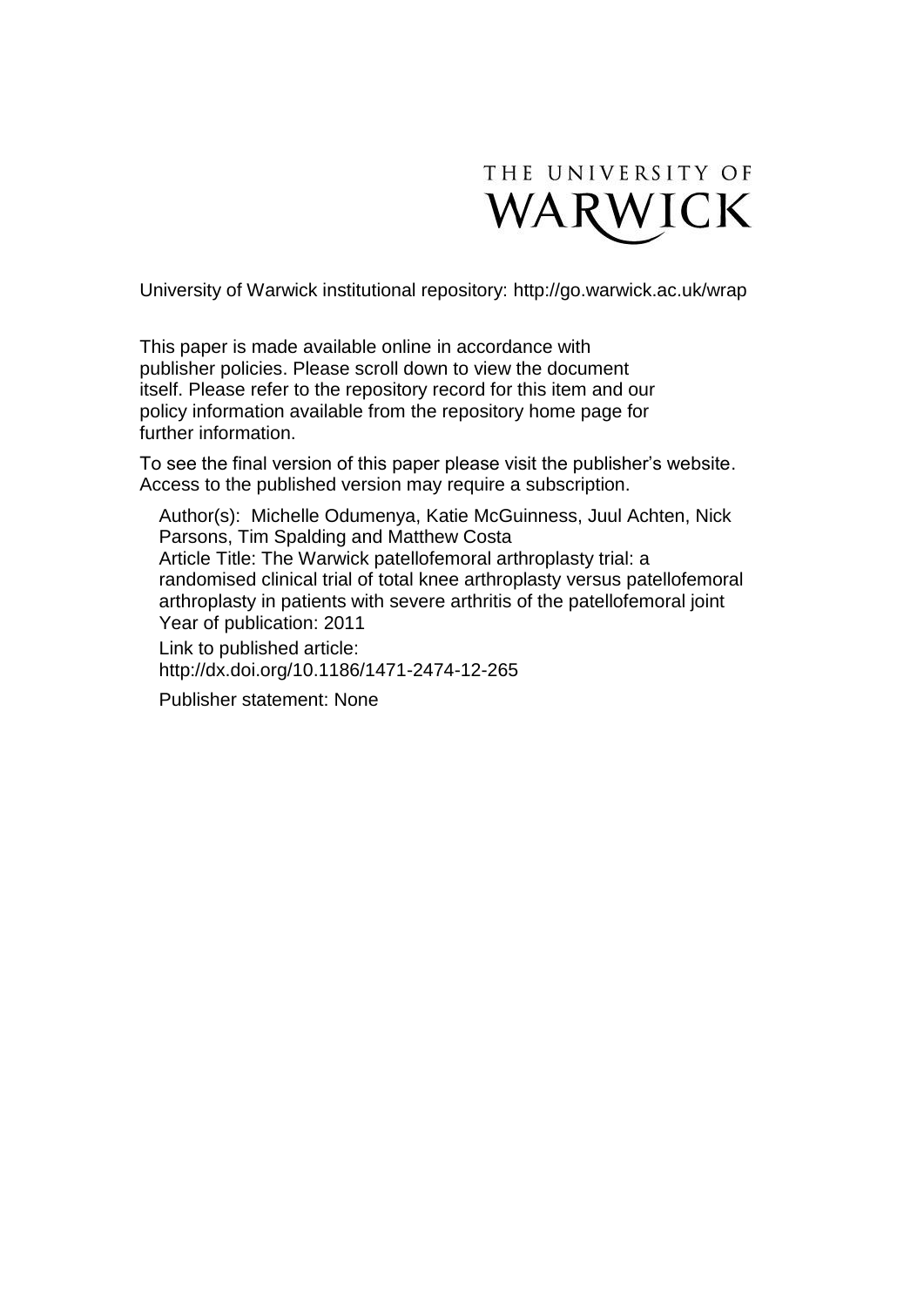## **STUDY PROTOCOL** And the state of the state of the state of the state of the state of the state of the state of the state of the state of the state of the state of the state of the state of the state of the state of the st



# The Warwick patellofemoral arthroplasty trial: a randomised clinical trial of total knee arthroplasty versus patellofemoral arthroplasty in patients with severe arthritis of the patellofemoral joint

Michelle Odumenya<sup>1\*</sup>, Katie McGuinness<sup>1</sup>, Juul Achten<sup>1</sup>, Nick Parsons<sup>1</sup>, Tim Spalding<sup>2</sup> and Matthew Costa<sup>1</sup>

## Abstract

Background: Severe arthritis of the knee is a disabling condition, with over 50,000 knee replacements performed each year in the UK. Isolated patellofemoral joint arthritis occurs in over 10% of these patients with the treatment options being patellofemoral arthroplasty or total knee arthroplasty. Whilst many surgeons believe total knee arthroplasty is the 'gold standard' treatment for severe knee arthritis, patellofemoral arthroplasty has certain potential advantages. Primarily, because this operation allows the patient to keep the majority of their own knee joint; preserving bone-stock and the patients' own ligaments. Patellofemoral arthroplasty has also been recognised as a less 'invasive' operation than primary total knee arthroplasty, facilitating a more rapid recovery. There are currently no published results of randomised clinical trials comparing the two arthroplasty techniques. The primary objective of the current study is to assess whether there is a difference in functional knee scores and quality of life outcome assessments at one year post-operation between patellofemoral arthroplasty and total knee arthroplasty. The secondary objective is to assess the complication rates for both procedures.

Methods/design: Patients who are deemed suitable, by an Orthopaedic Consultant, for patellofemoral arthroplasty and medically fit for surgery are eligible to take part in this trial. The consenting patients will be randomised in a 1:1 allocation to a total knee or patellofemoral arthroplasty. The randomisation sequence will be computer generated and administered by a central independent randomisation service. Following consent, all participants will have their knee function, quality of life and physical activity level assessed through questionnaires. The assigned surgery will then be performed using the preferred technique and implant of the operating surgeon. The first post-operative assessments will take place at six weeks, followed by further assessments at 3, 6 and 12 months. At each assessment time point all complications will be recorded. In addition, community and social care services usage will be collected using a patient questionnaire at 3, 6 & 12 months. The patients will then be sent an annual postal questionnaire. The questionnaire will ask about any problems, knee pain and function following their knee arthroplasty to monitor long-term function and failure rates.

**Discussion:** This trial is expected to deliver results in early 2013.

Trial Registration: ISRCTN: [ISRCTN34863373](http://www.controlled-trials.com/ISRCTN34863373) UKCRN portfolio ID 6847

\* Correspondence: [michelle.odumenya@warwick.ac.uk](mailto:michelle.odumenya@warwick.ac.uk)

<sup>1</sup> Division of Health Sciences, Warwick Medical School, University of Warwick, Clifford Bridge Road, Coventry, CV2 2DX, United Kingdom

Full list of author information is available at the end of the article



© 2011 Odumenya et al; licensee BioMed Central Ltd. This is an Open Access article distributed under the terms of the Creative Commons Attribution License [\(http://creativecommons.org/licenses/by/2.0](http://creativecommons.org/licenses/by/2.0)), which permits unrestricted use, distribution, and reproduction in any medium, provided the original work is properly cited.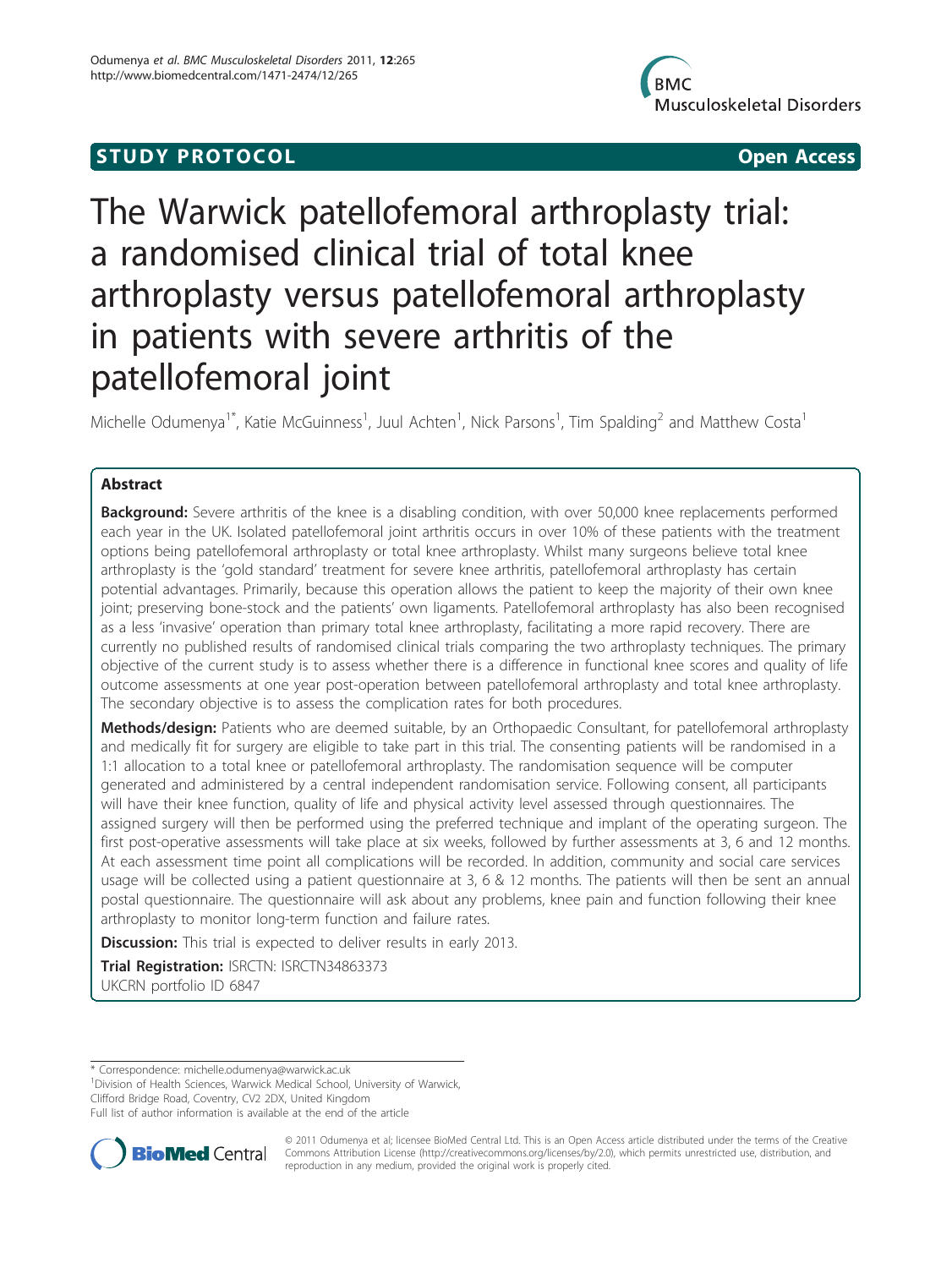#### Background

## Isolated patellofemoral arthritis and treatment options

Severe arthritis of the knee is a common and disabling condition. Over 50,000 patients require a knee arthroplasty each year in the UK at an estimated cost of 300 million pounds. Arthritis confined to the patellofemoral joint (the articulation between the patella and the trochlear groove of the femur) occurs in over 10% of these patients. The average age of those affected by isolated arthritis of the patellofemoral joint is significantly lower than those with severe generalised arthritis [[1](#page-6-0)]. Commonly, patients complain of anterior knee pain which limits their daily activities and in severe cases patients are unable to continue in employment. Initially, these symptoms can be successfully treated non-operatively. However, in severe debilitating cases the efficacy of these non-surgical modalities is minimal and the only alternative treatment is surgery. The operative treatment options for this disease include arthroscopic procedures, patellectomy (removal of the knee-cap), Total Knee Arthroplasty (TKA) and more recently, Patellofemoral Arthroplasty (PFA). Arthroscopic surgery is seldom beneficial in severe disease and patellectomy often leads to poor long-term function, therefore the choice for patients is usually between TKA and PFA.

Whilst many surgeons believe TKA is the 'gold standard' treatment for severe knee arthritis, PFA has certain potential advantages. Primarily, this operation allows the patient to keep the majority of their own knee joint; preserving bone-stock and the patients' own ligaments. PFA has also been recognised as a less 'invasive' operation than TKA, facilitating a more rapid recovery [\[2](#page-6-0)]. Despite these perceived advantages, early PFA designs yielded less than satisfactory results due to residual patella malalignment, wear of polyethylene and failure secondary to disease progression in the other parts of the joint [[3\]](#page-6-0). More recent studies, however, have shown significantly better results with PFA. This is due to improved implants, an appreciation of the need to balance the soft tissues and more appropriate patient selection when considering PFA [[4\]](#page-6-0).

In a retrospective case series study, Cartier et al. [[5](#page-6-0)] reported excellent functional outcome in 77% of patients at a mean of 10 years follow-up. These findings substantiate those of an earlier retrospective consecutive case study, where good or excellent functional results were reported, using the Knee Society Score (KSS), in 86% of 'residual' cases at 17 years [[6\]](#page-6-0). Most recently, Odumenya et al. [\[7](#page-6-0)] and Stark et al [[8](#page-6-0)] have reported excellent functional outcomes with 100% survivorship at 5 and 2 years follow-up, respectively. Therefore, there is some evidence to suggest that PFA provides positive results for patients with isolated patellofemoral arthritis. It is however not clear how the latest generation of PFA compare with the excellent longterm results of Total Knee Arthroplasty [[9\]](#page-6-0). The majority of the remaining literature consists of case series with short-term results and includes only a small number of studies on the use of TKA for primarily severe patellofemoral arthritis. Mont et al. [[10](#page-6-0)] reported 97% good or excellent clinical results using the KSS at a mean followup of over 6 years. These results are in agreement with the findings of Laskin et al. [[11\]](#page-6-0) who reported on forty-two patients managed with TKA for primary patellofemoral arthritis. This study compared the use of TKA in patients with patellofemoral arthritis and tricompartmental arthritis. They concluded that the results of TKA in the patellofemoral subgroup were superior to those patients with tricompartmental arthritis. However, these inferences are uninformative when deciding between TKA and PFA for the treatment of isolated patellofemoral arthritis.

There are currently no published results of randomised clinical trials comparing the two arthroplasty techniques. At present the only registered study (ISRCTN22478626) directly comparing TKA and PFA was not performed. We therefore propose the first trial comparing TKA with PFA to provide surgeons and patients with accurate information regarding knee function. The null hypothesis for this trial is that there is no difference in functional score (WOMAC - Western Ontario and McMaster Universities Osteoarthritis Index score) at one year postoperation between Total Knee Arthroplasty and Patellofemoral Arthroplasty.

## Methods/Design

#### Design

This is a two-arm, double-blind, randomised clinical trial performed in a single centre (University Hospitals Coventry and Warwickshire NHS Trust) in the United Kingdom. The participant and assessor (research associate) are both blinded to the treatment allocation throughout the entire study. This study has been reviewed by the Coventry Research Ethics Committee under reference number 09/H1210/9. The study was approved on the 3<sup>rd</sup> of March 2009. The research carried out is in compliance with the Helsinki Declaration.

#### Study participants

## Inclusion criteria

The eligibility criteria for participation in this study is that the patient is medically fit for an operation and has severe isolated patellofemoral osteoarthritis of the knee deemed suitable for a patellofemoral arthroplasty by the responsible consultant orthopaedic surgeon. It is accepted that all patients deemed suitable for PFA are also suitable for TKA. These broad eligibility criteria should ensure that the results of the study can readily be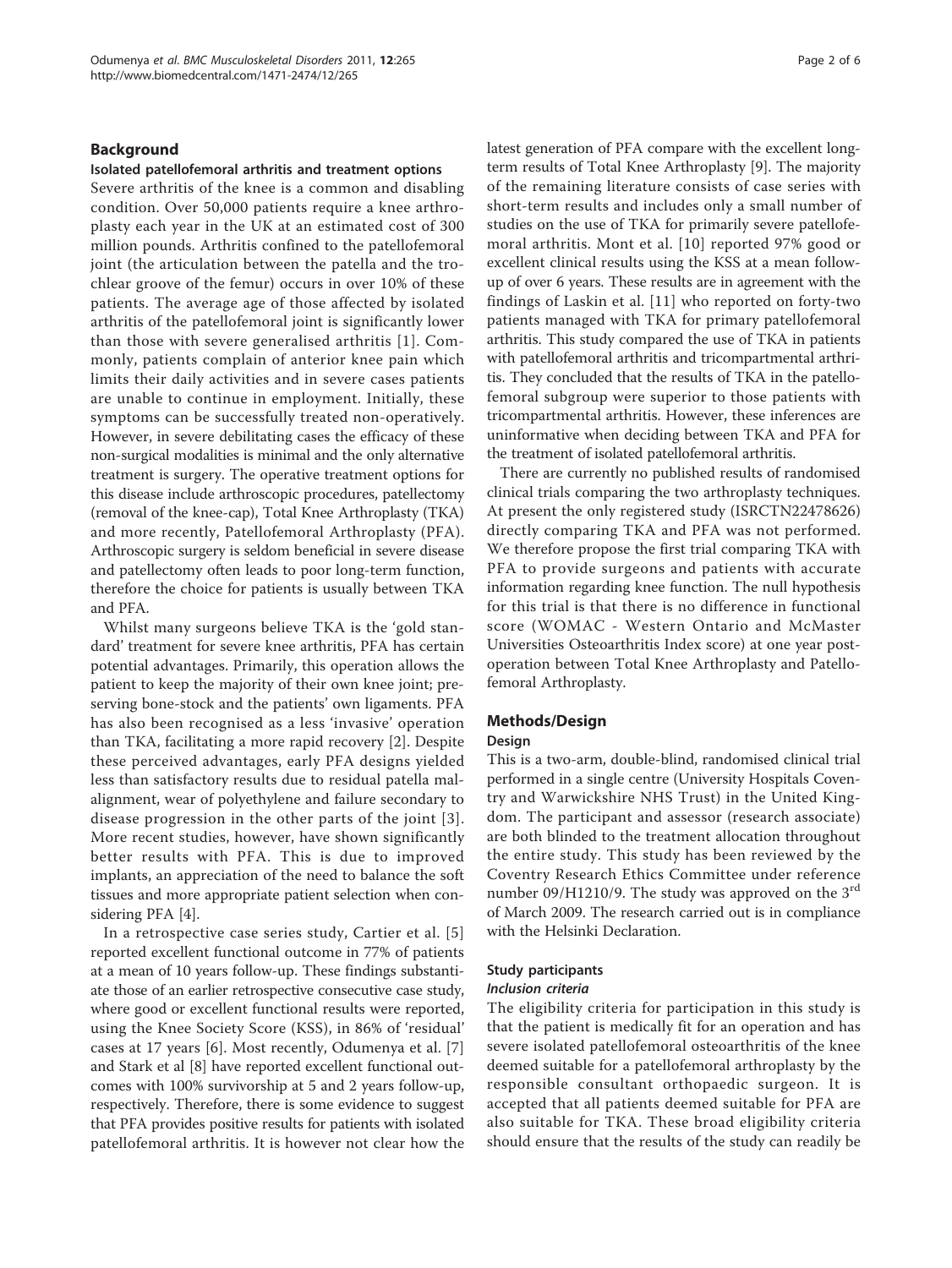generalised to the wider population of patients with severe isolated patellofemoral osteoarthritis.

## Exclusion criteria

Contra-indications to surgery include patients with tibiofemoral osteoarthritis of the knee and those unfit for surgery, defined as: (i) severe cardiac impairment, e.g. heart or valve replacement, arrhythmia, previous myocardial infarction, (ii) severe respiratory impairment, e.g. chronic obstructive pulmonary disease, asthma that has required hospital admission, or (iii) any other systemic medical condition that would produce a specific contraindication to a general anaesthetic. There is no fixed age range.

In addition, patients who are unable to adhere to trial procedures or complete questionnaires, for reasons such as dementia or intravenous drug use, will be excluded.

If a recruited patient requires contra-lateral knee arthroplasty surgery during the trial period, this second knee will not be included in the study (i.e. it will not be randomised) since the result of this intervention would not be independent of the first intervention.

## Recruitment

Patients will be recruited from orthopaedic clinics at University Hospitals Coventry and Warwickshire NHS Trust. Upon identification of an eligible patient by the orthopaedic consultant, the patient will be referred to the research associate present in the clinic. The research associate will provide the patient with the patient information sheet and verbally explain what the trial entails. The patient will then be given the opportunity to discuss any issues with the research associate, their consultant as well as members of their family and friends.

## Consent

Informed consent will be obtained by the research associate, after allowing sufficient time for the patient to consider their decision and ask questions about the trial. Any new information that arises during the trial that may affect participants' willingness to take part will be reviewed by the Trial Steering Committee, and, if necessary, communicated to all participants by the trial coordinator.

If the participant decides to withdraw, their care will continue as normal for the hospital. If the participant decides to continue in the study they will be asked sign an updated consent form.

## Post randomisation withdrawals

Patients may withdraw from the trial at any time without discrimination. If patients decide to have the treatment to which they were not randomised, they will be followed-up where feasible and data collected as per the protocol until completion of the trial. The primary analysis will be on an intention-to-treat basis with a secondary per-protocol analysis. If patients have neither treatment during the course of the trial, they will be followed up in the same way as the other patients in the trial and included in the intention-to-treat analysis.

#### The Study Intervention

The two treatments in this study are patellofemoral arthroplasty and total knee arthroplasty. In this pragmatic trial, each patient will undergo the allocated surgery according to the preferred technique and preferred implants of the operating surgeon.

In summary, the details of the surgery will be left entirely to the discretion of the surgeon to ensure that the results of the trial can be generalised to as wide a group of patients and surgeons as possible.

## Patellofemoral Arthroplasty

Patellofemoral joint arthroplasty involves replacement of the articular surfaces of the femoral trochlear groove with a contoured metal implant and, usually, the under-surface of the patella with a plastic 'button'. Both articulating areas are resected using jigs and clamps respectively. The implants are then cemented in place using bone cement (see Figure 1). The native tibiofemoral joint remains in situ.

## Total Knee Arthroplasty

In total knee arthroplasty, the tibiofemoral articulation is also replaced. The top of the tibia is resurfaced with a flat metal plate with a plastic 'spacer' on top. The upper part of the knee joint, the femoral condylar articulating surface, is replaced with a contoured metal implant that fits around it and includes the trochlear groove. The patella is usually resurfaced with a plastic button similar to that used in the PFA. All the implants are cemented to bone (see Figure [2](#page-4-0)).

## Rehabilitation

The same standard rehabilitation program will be implemented for all patients, as outlined in the University Hospitals Coventry and Warwickshire NHS Trust 'Knee



Figure 1 AP radiograph showing a Patellofemoral Arthroplasty.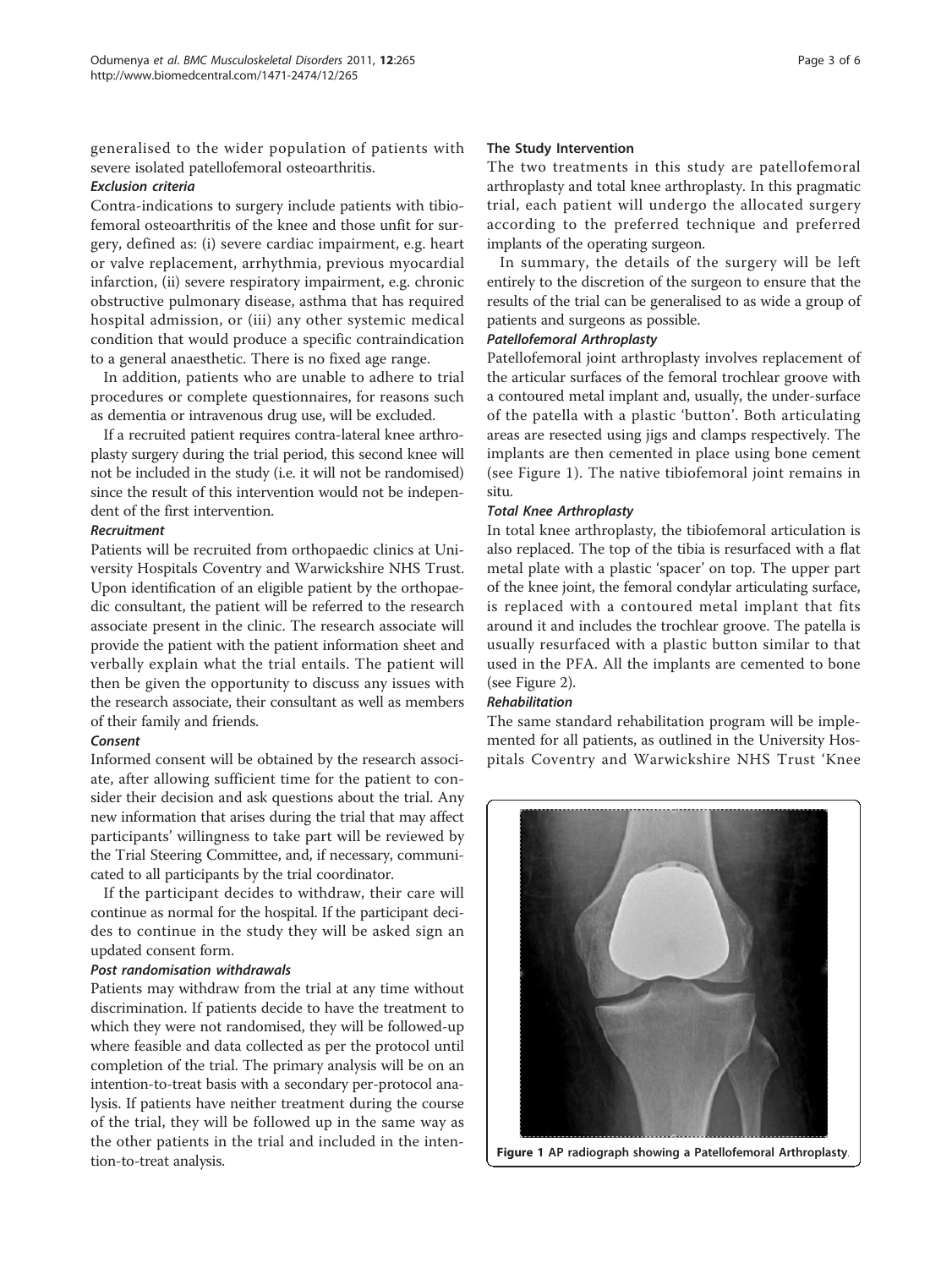<span id="page-4-0"></span>

Replacement: A Guide for Patients' booklet. This includes early exercises, precautions to be followed for the first three months, how to perform functional activities and advanced exercises.

#### Follow-up

Patients will continue in routine clinical follow-up, according to their surgeon's practice. For this trial, the primary outcome point will be at one year, with other scheduled assessments at 6 weeks, 3 months and 6 months post operation. At all these assessment time points patients will come to the clinic to be reviewed by the research associate, and if necessary an orthopaedic surgeon. Thereafter, an annual postal questionnaire will be sent to each patient including the Oxford Knee Score, Euroqol and an additional treatment questionnaire to monitor long term function and failure rates.

In this study, we will use techniques common in long term cohort studies to ensure minimum loss to followup, such as collection of multiple contact addresses and telephone numbers, mobile telephone numbers and email addresses. Considerable efforts will be made by the trial team to keep in touch with patients. Using these techniques, with only 64 participants to track, we are confident that loss will not exceed 10%. In the event of a participant being lost to one year follow-up, we will consider, on the advice of the trial statistician, imputing missing primary outcome data from interim scores.

A system of reminders will be instituted to ensure that return to clinic at three, six and twelve months is as complete as possible. The research associate will phone participants to make an appointment and after two weeks non-response a letter will be sent out to the patient. The letter will be followed up by phone call after 1-2 weeks. If there is no response from participant, they will be classified as a 'non-responder'.

## Study objectives

There are two main objectives of this randomised clinical trial:

1. To quantify and draw inferences on observed differences in primary and secondary outcomes measures between the trial treatment groups at one year postoperation.

2. To determine the complication rate of Patellofemoral Arthroplasty versus Total Knee Arthroplasty at one year post-operation.

## Outcome measures

The primary outcome measure is: **WOMAC** (Western Ontario and McMaster Universities) Osteoarthritis Index score. This is a validated questionnaire, which is self-administered (filled out by the patient). It consists of 24 items (5 for pain, 2 for stiffness and 17 for physical function), all related to daily tasks, which are directly influenced by poor function resulting from osteoarthritis. The minimum (best) score attainable is 0 and the maximum (worst) score is 96 [\[12\]](#page-6-0).

Five secondary outcome measures will be used in this trial: (i) Oxford Knee Score (OKS): This is a self-administered, validated knee arthroplasty functional outcome measure consisting of 12 items related to daily activities. The score ranges from 12 to 60, where 12 represents the best outcome and 60 represents the worst outcome [\[13](#page-6-0)]., (ii) American Knee Society Score (AKSS): This is also a validated knee function questionnaire, which is divided into two sections: knee score and function score. The knee score is comprised of assessments of range of motion, stability, alignment, and muscle power of the knee. The function score includes an assessment of daily tasks to determine functional ability. Both scores range from 0 to 100 points (100 points being the best score). The research associate fills out this questionnaire  $[14]$  $[14]$ , (iii) *Euroqol*  $(EQ-5D)$ : This validated quality of life  $(QoL)$  questionnaire consists of 5 domains related to daily activities, each with a 3-level answer possibility. The combination of answers leads to the QoL score. The patient completes this form [[15](#page-6-0)], (iv) Disability Rating Index: a self-administered, 12item Visual Analogue Score (VAS) questionnaire assessing the patient's own rating of disability  $[16]$ , (v) **UCLA Physi**cal Activity Questionnaire: The University of California Los Angeles activity-level rating is a self-rating scale from level 0-complete inactivity to level 10- participation in impact sports [[17\]](#page-6-0). All complications will be recorded throughout the duration of the trial.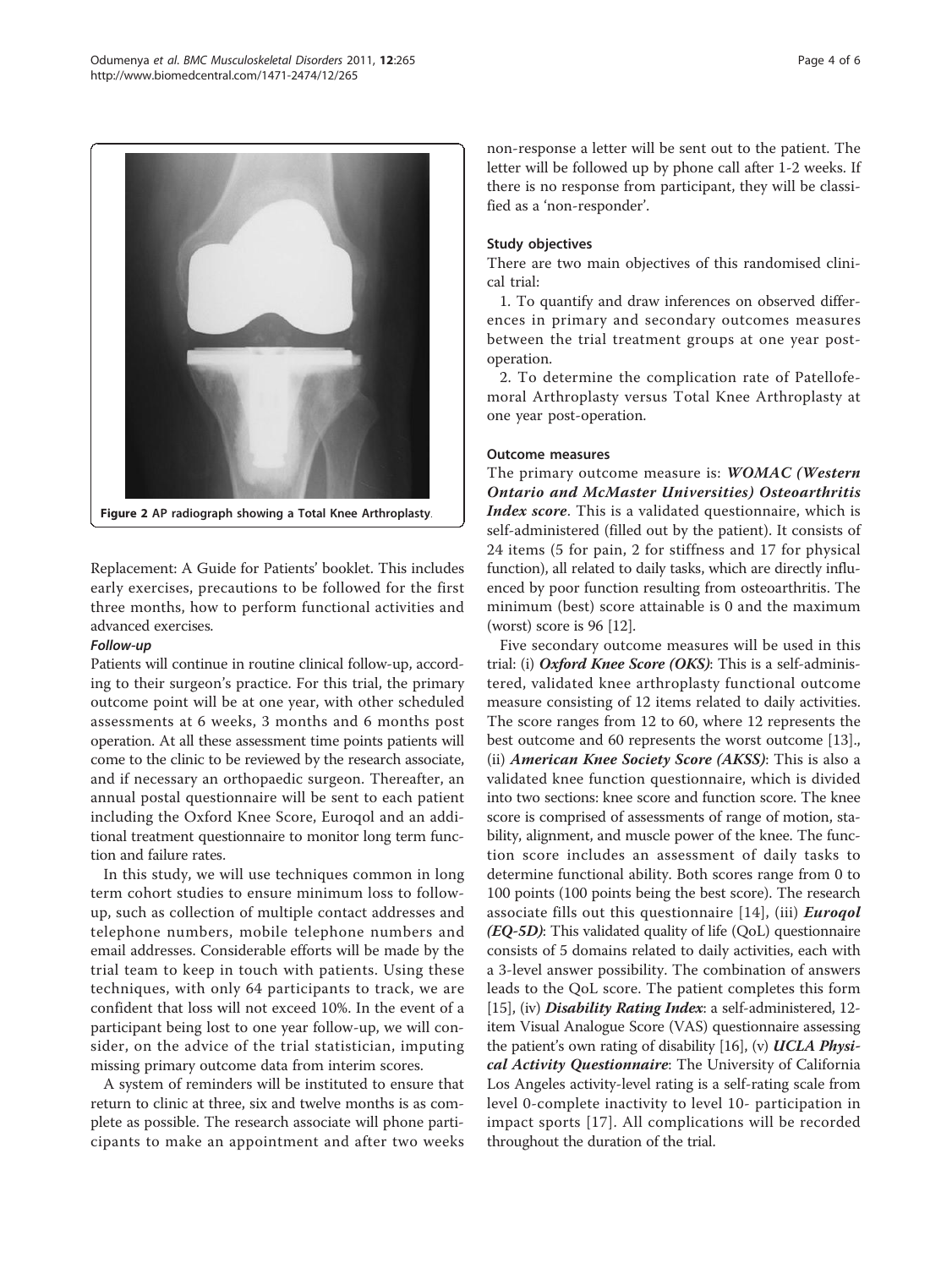#### Sample size

Previous work has suggested that the WOMAC score is the most sensitive condition-specific tool for assessing interventions in knee osteoarthritis [[12,18](#page-6-0)]. Angst et al. [[19](#page-6-0)] successfully demonstrated the use of the 17-item functional section of the WOMAC score to determine sample size.

The sample size calculation was based on a two-arm parallel group design and an assumed approximate normal distribution for the primary outcome measure (WOMAC). The required number of patients in each arm of the trial is 29, based on an independent samples  $t$ -test and an assumed population standard deviation of 10.8 points [[20](#page-6-0)] and a minimum clinically important difference of 8 points [[19](#page-6-0)]; this gives a relatively large standard effect size of 0.74. The proposed number of patients will provide 80% power to detect a difference at the 5% level (PS, Power and Sample Size Calculation Software version 2.1 30th February 2003, available at [http://biostat.mc.vanderbilt.](http://biostat.mc.vanderbilt.edu/wiki/Main/PowerSampleSize) [edu/wiki/Main/PowerSampleSize](http://biostat.mc.vanderbilt.edu/wiki/Main/PowerSampleSize)). To allow for a 10% loss to follow-up we will aim to recruit 32 patients in each arm, giving a total of 64 patients.

#### Randomisation

Those patients who consent to take part in the trial will be randomised in a 1:1 allocation to TKA or PFA. The randomisation sequence will be computer generated. An independent researcher will phone the secure centralised, telephone randomisation service. The treatment allocation will then be emailed to the medical secretary of the operating consultant by the randomisation service. The medical secretary will then enter the allocation on to the patient's operation booking form. This will ensure that the research associates collecting outcome data remain blind to the treatment allocation,

#### Blinding

The patients will also be blind to their treatment allocation to allow for an unbiased comparison to be made between the two interventions. The surgeons will, of course, not be blind to the treatment but will take no part in the postoperative assessment of the patients.

#### Statistical analysis

Standard statistical summaries (e.g. medians and ranges or means and variances, dependent on the assumed distribution of the outcomes) and graphical plots showing correlations will be presented for the primary outcome measure (WOMAC) and the secondary outcome measures. Baseline data will be summarized to check comparability between treatment arms, and to highlight any characteristic differences between those individuals in the study, those ineligible, and those eligible but withholding consent. The main analysis will investigate differences in the

primary outcome measure, the WOMAC score, between the two treatment groups on an intention-to-treat basis at 12 months post-operation. The significance in responses between treatment groups will be formally assessed using an independent samples t-test; based on an assumed approximate normal distribution for this outcome measure. Tests will be two-sided and considered to provide evidence for a significant difference if p-values are less than 0.05 (5% significance level). Estimates of treatment effects will be presented with 95% confidence intervals. A linear regression analysis will also be undertaken that will incorporate terms that model the effects of patient age and gender in addition to the effects of the treatment groups (TKA and PFA). Results from the unadjusted and adjusted analyses will be presented graphically, together with diagnostic plots that check the underlying model assumptions. Depending on the nature of the data, various derived variables (e.g. logarithmic transformations of scores) may be created and analysed, in addition to the primary outcome. Although missing data is not expected to be a problem for this study, the nature and pattern of the missingness will be carefully considered – including in particular whether data can be treated as missing completely at random (MCAR). If judged appropriate, missing data will be imputed, probably using the multiple imputation facilities available in R<http://www.r-project.org/>. A detailed statistical analysis plan (SAP) will be agreed with the Data Management Committee (DMC) at the start of the study. Any subsequent amendments to this initial SAP will be clearly stated and justified. Interim analyses will be performed only where directed by the DMC. The routine statistical analysis will be carried out using R [http://www.](http://www.r-project.org/) [r-project.org/.](http://www.r-project.org/)

This trial is expected to deliver results in early 2013.

#### Abbreviations

PFA: Patellofemoral Arthroplasty; TKA: Total Knee Arthroplasty; WOMAC: Western Ontario and McMaster Universities Osteoarthritis Index Score.

#### Acknowledgements

This protocol was developed on behalf of the Patellofemoral Arthroplasty Group at the University Hospitals Coventry and Warwickshire NHS Trust. The Patellofemoral Arthroplasty Group consists of, Mr Tim Spalding, Mr Peter Thompson, Mr Pedro Foguet, Mr Udai Prakash, Mr Steve Krikler, Mr Richard King and Mr Matthew Costa.

This trial is funded by Action Medical Research (AMR). AMR did not contribute to the trial protocol, the trial procedures or the writing of any publications with regards to this trial.

#### Author details

<sup>1</sup> Division of Health Sciences, Warwick Medical School, University of Warwick Clifford Bridge Road, Coventry, CV2 2DX, United Kingdom. <sup>2</sup>University Hospitals Coventry & Warwickshire NHS Trust, Trauma & Orthopaedic Department, Clifford Bridge Road, Coventry, CV2 2DX, United Kingdom.

#### Authors' contributions

MO developed the protocol, assisted in securing grant funding and is responsible for recruitment of trial patients. JA developed the protocol, assisted in securing grant funding and manages the running of the trial. NP